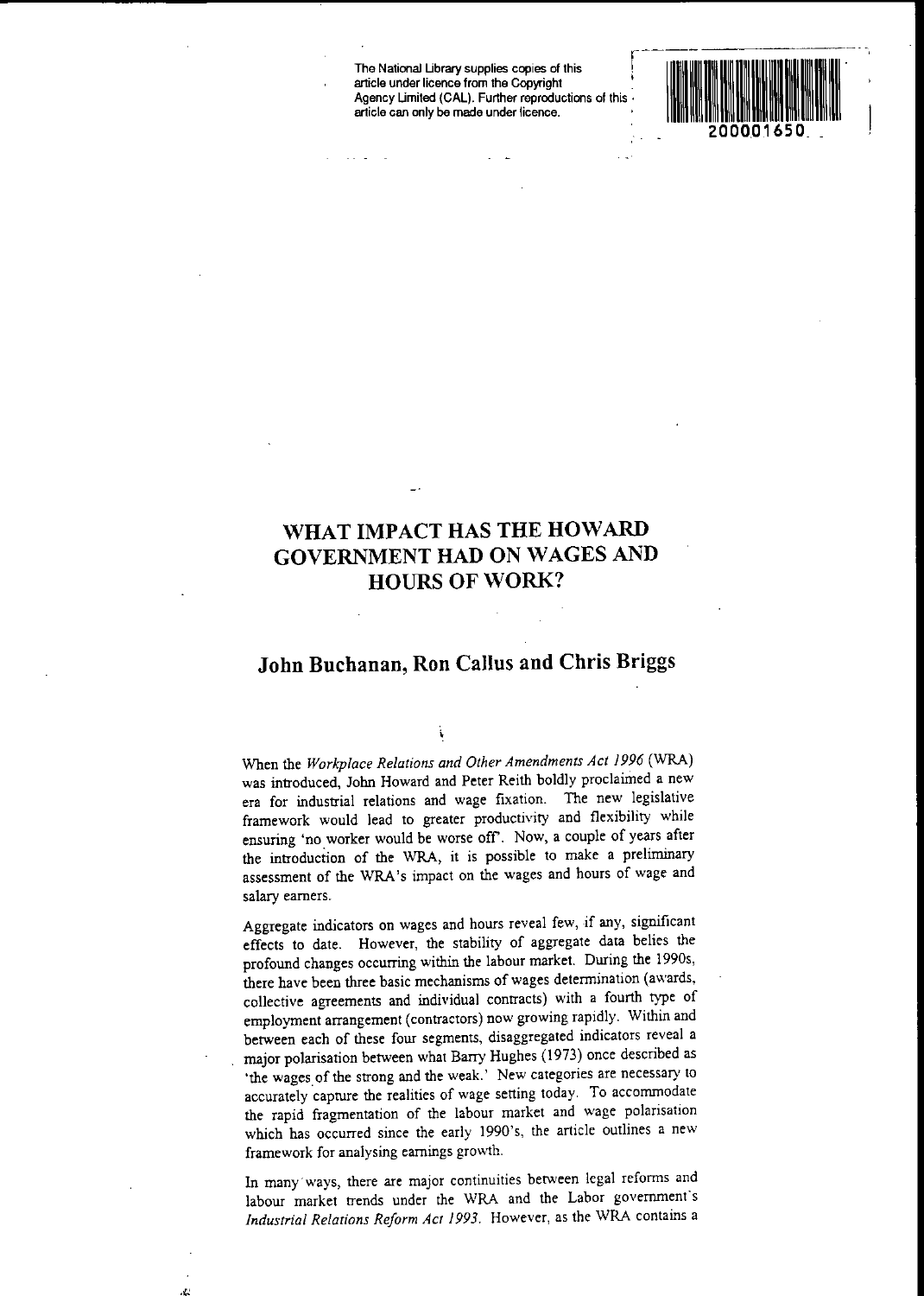raft of provisions designed to increase managerial prerogatives and individualise the employment relationship, it is likely to exacerbate the trend towards fragmentation and inequality with adverse efficiency and eq'uity consequences.

## Trends in Wages and Hours: Aggregate Indicators

When analysing bow industrial relations policy affects wages and hours of work, it is useful to begin by considering indicators of aggregate trends. Factor shares, aggregate indicators of earnings growth (average weekly ordinary time eamings'(AWOTE); the wage cost index (WCl) ) and key trends in working hours (average hours of work for full-time workers; levels of unpaid overtime) are considered to gauge the impact of the *Workplace Relations Act* across the labour market.





#### *Source:* Compiled from ASS (1998a).

*Note:* Each year in the graph indicates the financial year ending in that year. Wages are defined as 'Wages salaries and supplements' and profits as 'Gross operating surplus of private tiading enterprises'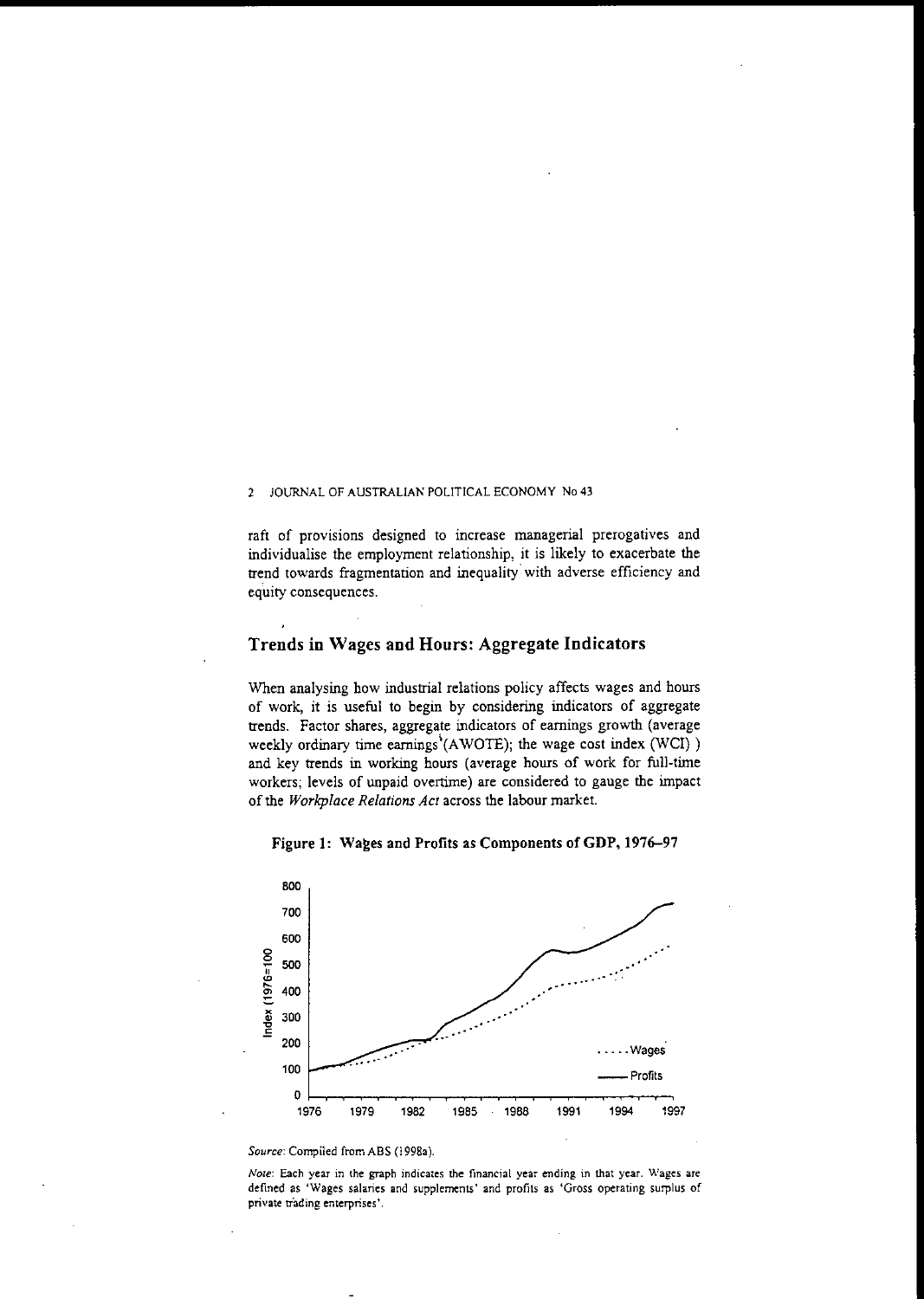Figure I summarises the most fundamental of all indicators - factor shares. As shown here, these were quite volatile in the 1970s and early 1980s. Under the Accord, there was a marked shift from wages, salaries and supplements to profirs. Since the early 1990s, this trend has been halted and even reversed marginally in recent years. *Prima facie,* it appears workers have slightly increased their slice of gross domestic product since the election of the Howard Government. Developments in real average weekly ordinary time earnings (AWOTE) for full-time adult persons are shown in Figure 2.





# *Source:* Compiled from ABS (1978-1998).

This figure shows the stagnation of wage growth under the Accord and the acceleration of wage growth since the election of the Howard government. The post-Accord wage growth has also been accompanied by falling inflation. Once again, workers appear to have fared well under the Howard government.

The ABŞ has established a new Wage Cost Index (WCI). Large fluctuations in AWOTE growth from year to year at industry level led to questions about its reliability. The WCI, much like the consumer price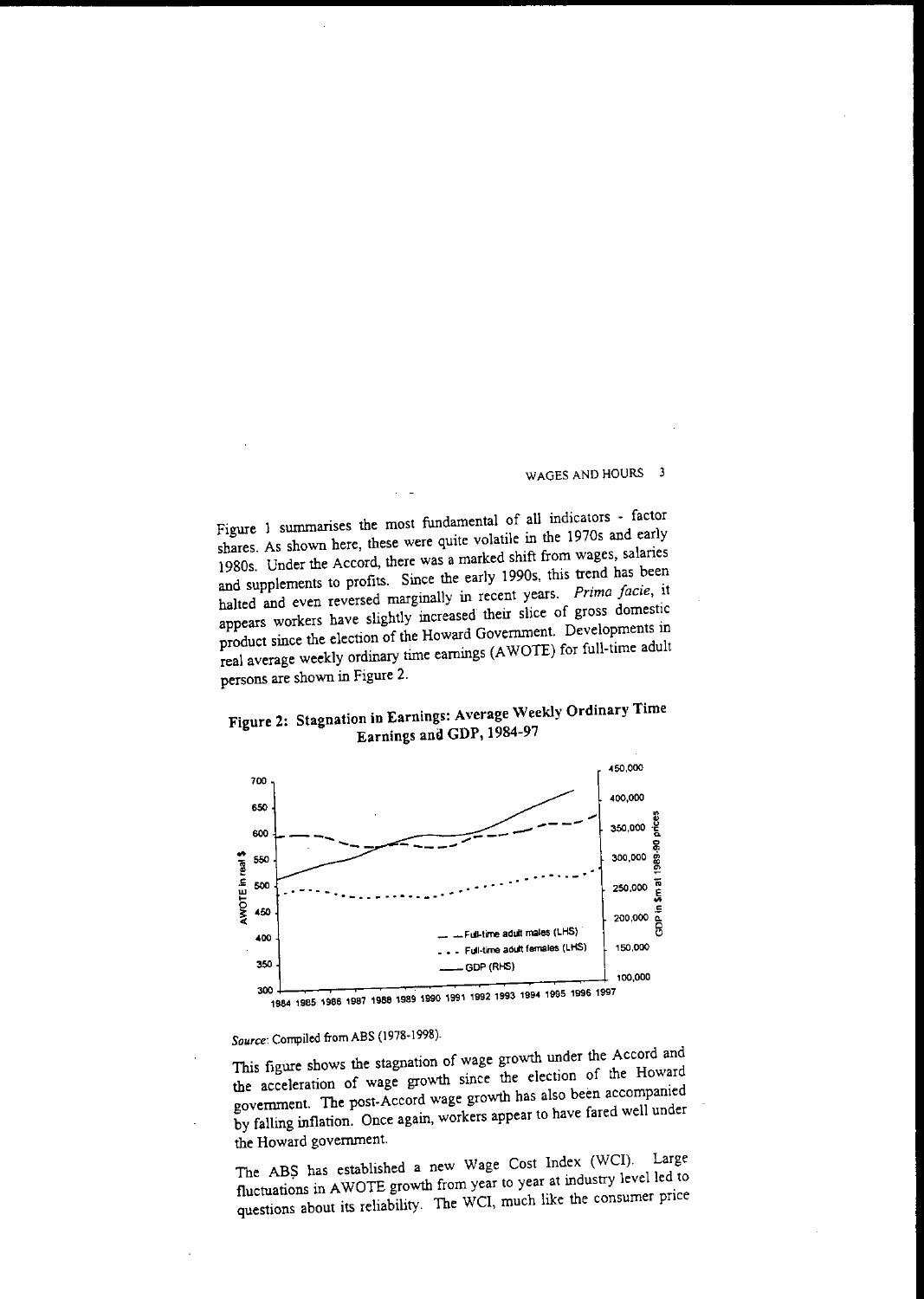index, follows changes in hourly wage and salary rates for a **'representative basket' of jobs over rime. In this way, it removes the** effects of shifts in industry/occupational location of employees and changes in organisations sampled at different times. Between September 1997 and 1998, the WC! increased 3.3%. Again, as the consumer price **index'increased 1.3% over this period, the new index shows real wage** growth (ABS 1998b, 19980).

It has long been recognised that, on average, male employees earn more than their female counterparts. Whereas the gender differential increased under the enterprise bargaining phase of the Accord, the situation has improved slightly since the Howard Government came to power. These **figures suffer from the same problems noted earlier but,** *prima jacie,* gender wage equity appears to have marginally improved under this **Government.**

Another issue of major importance to living standards is working hours. Movements in pay need to be considered in the light of changes to the pattern of working time arrangements. Data from the ABS released in 1993 and 1997 on the level of unpaid overtime is provided in Table 1:

| Gender        | 1993                 | 1997                 |  |
|---------------|----------------------|----------------------|--|
|               | (% working overtime) | (% working overtime) |  |
| Males         |                      |                      |  |
| Full Time     | 49.9                 | 53.2                 |  |
| All Employees | 49.5                 | 52.7                 |  |
| Females       |                      |                      |  |
| Full Time     | 62.5                 | 69.7                 |  |
| All Employees | 61.4                 | 67.2                 |  |
| Total         |                      |                      |  |
| Full Time     | 53.5                 | ٠<br>58.0            |  |
| All Employees | 53.4                 | 57.5                 |  |

### Table 1: 'Unpaid' Overtime: Employees who Regularly Work Overtime **in** their Main Job, August 1993 and 1997

*Source:* **ASS (1993 & 1997) Population: Those employees reporting they worked overtime hours. Note: in 1993 there was a** catch~aJl **category of 'unpaid' overtime. In 1997 there were two categories: 'unpaid' and 'covered in salary'**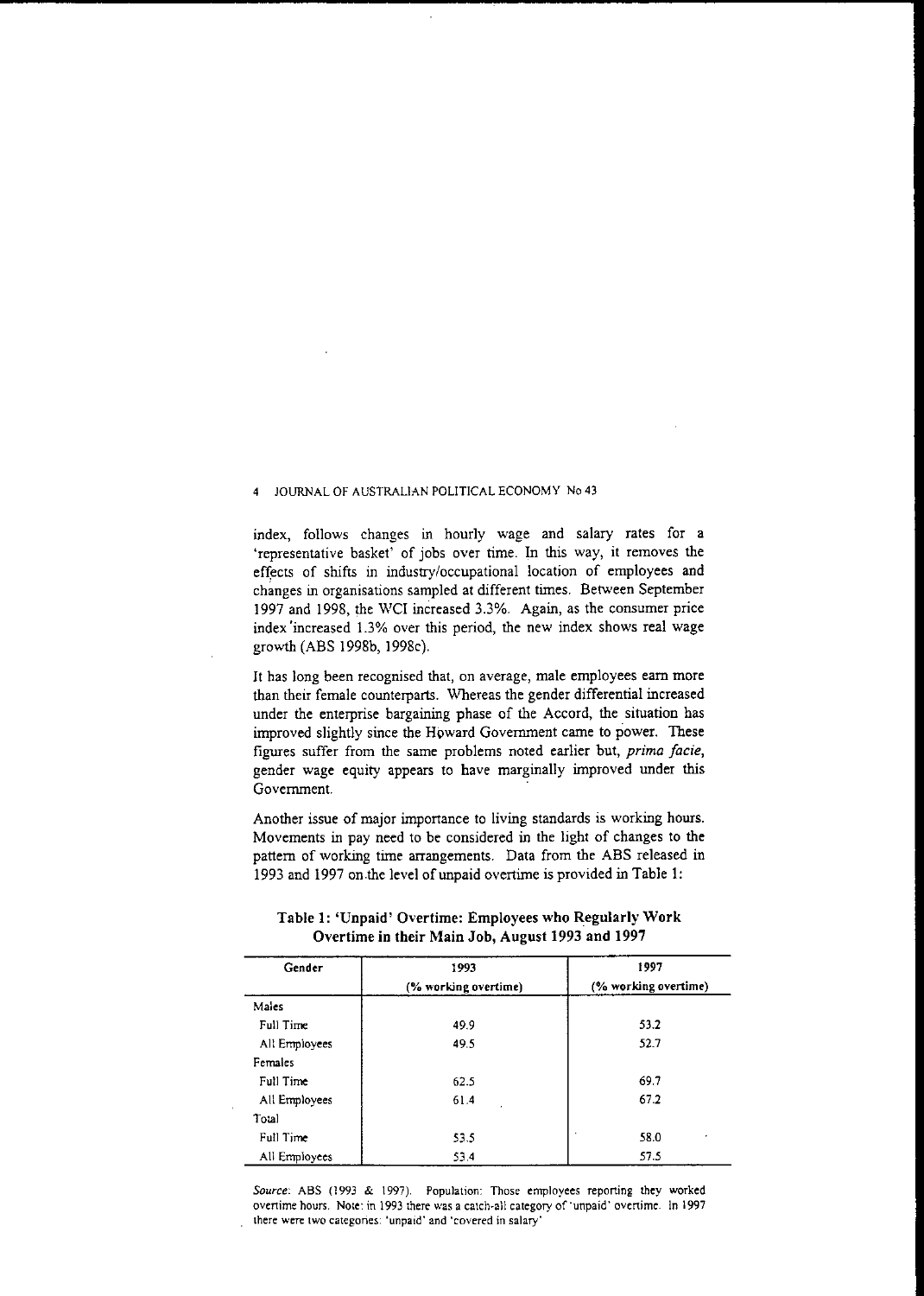Average hours worked by full-time employees have increased but the incidence of paid overtime has declined in recent years. *Prima facie,* levels of unpaid overtime appear to have increased, especially for women. However, it is important to note that the 1997 data groups together those working unpaid overtime with those working extra hours covered by their salary package. With this qualification in mind, the best way of interpreting this data is that there has probably been no fall in levels of unpaid overtime hours worked in recent years.

In summary, real wages have increased; gender wage equity has, if anything, improved slightly; hours of work have lengthened for full-<br>timers but it is difficult to make conclusive statements about the level of unpaid overtime. Aggregate level trends seem to indicate that the lot of workers has improved under the Howard government.

## **Behind the Aggregates: Growing Fragmentation and Inequality .**

Aggregate level data only capture trend-averages. As such, they only tell part of the story - an increasingly small part of the story as wage-setting regulations and the labour market fragments. Different labour market segments are now covered by different regulatory mechanisms, and wage movements between and within these segments are diversifying rapidly. A look behind the aggregates reveals a polarisation between 'winners' **and ·losers'.**

Current wage movements in Australia come from three principal sources: awards, collective agreements negotiated at enterprise or workplace level, and individual contracts. Precise data on the proportion of the workforce covered by each fonn of wage determination is hard to obtain. However, it appears that approximately a third of the workforce falls within each category. Table 2 summarises the best available information and includes estimates of the average wage increase enjoyed by employees in each segment.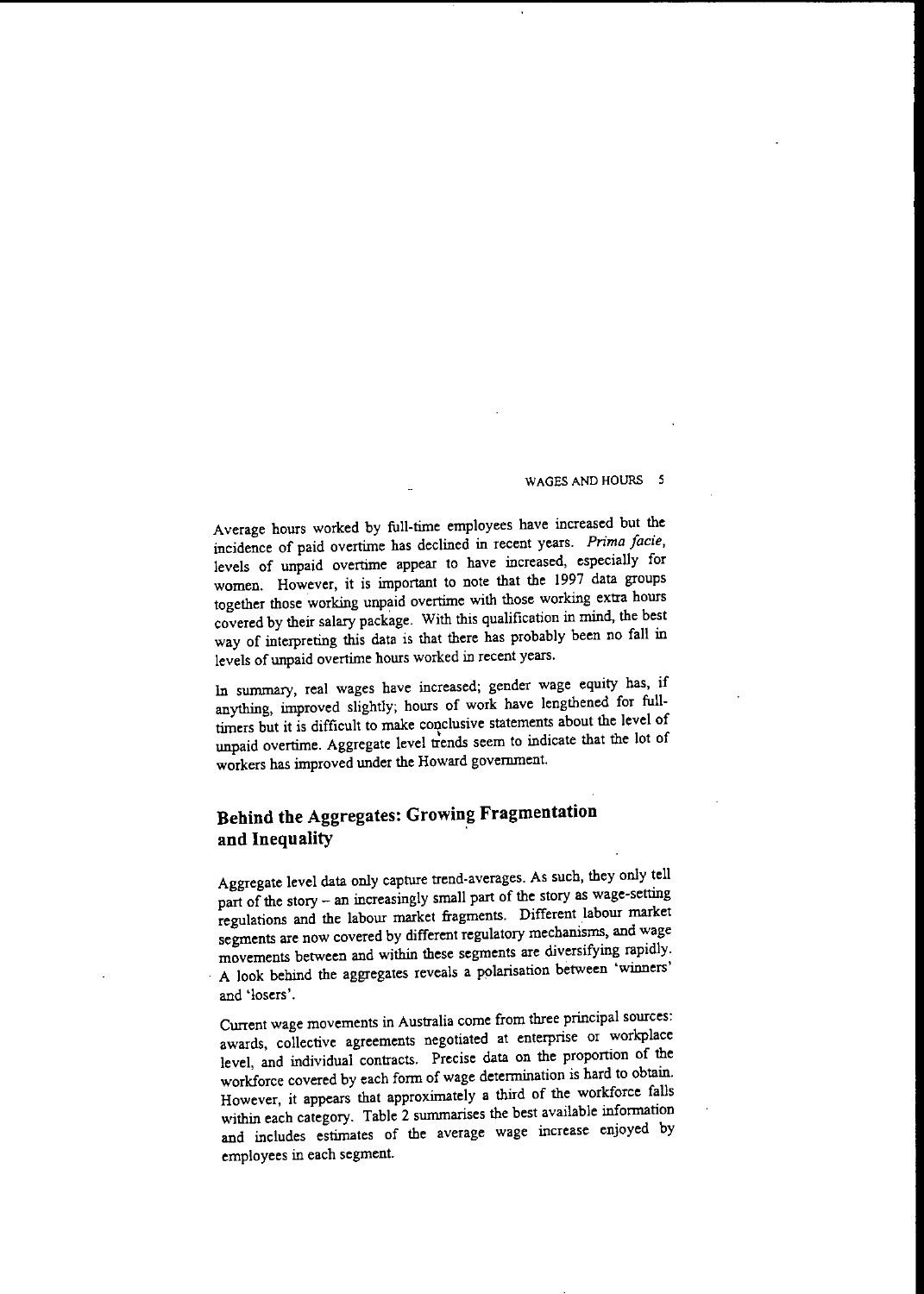| Form of labour market regulation               | <b>Employees</b><br>(%) | <b>Estimated Average Annual</b><br>Wage Increase (%) |  |
|------------------------------------------------|-------------------------|------------------------------------------------------|--|
| Awards only                                    | 35                      | 1.3                                                  |  |
| Awards and Registered Enterprise<br>Agreements | 30                      | $4 - 6$                                              |  |
| Registered Enterprise Agreements               | 5                       | $4 - 6$                                              |  |
| Individual Contracts                           | 30                      | $0 - 8$                                              |  |

#### Table 2: Mechanisms for Regulating Wages and Estimates of Average Wage Movements in 1996

*Sources:* **Estimates have been obtained by splicing together information obtained from a number of sources. The last ABS** ~timate **of award coverage was provided in** *Award Coverage,* **Australia, Cat No 6315 in 1990. We have assumed that the secular decline in award coverage that has been evident fOT some time, and which accelerated between 1985 and 1990. has continued placing award coverage at around 75 per cent of employees. Estimates for employee coverage of registered enterprise agreements have been obtained from the Conunonwealth Depanment of Industrial Relations (1996) by combining data from pp. 23, 143, 148. The proportion reliant on awards is obtained from an estimate of those who received a safety net adjustment in 1995 reported in the same· DIR Report at p147 combined with the residual of those estimated to be covered by awards. Those covered by individual contracts is by definition of the residual of all of the above. Estimates of average annual wage increases have been derived from the following sources: ABS (various);** *Award Rates oJ Pay Indexes,* **Cat No 6312.0; ACIRRT's Agreements Database And Monitor (ADAM) for enterprise agreements; Cullen, Egan Dell for estimates of executive remuneration for the upper range; and ACIRRT (1996a) pp 18-19 for non· managerial individual contracts.**

No reliable information is currently available on average wage movements for workers covered by individual contracts but it is estimated to be in the range of 0-8 per cent.

Employees who are completely dependent on awards have enjoyed only modest wage increases - about 1.3 per cent of average weekly ordinary time earnings a year between 1991-1996. The 1997 living wage case awarded \$10 to full-time adult workers, fully absorbable against overaward payments (AIRC 1997). In the 1998 living wage case, workers earning \$550 per week or less were given a \$14 per week increase, workers on between \$550-\$700 per week a \$12 per week increase and **those on award rates in excess of \$700 received a \$10 per week increase** (AIRC 1998).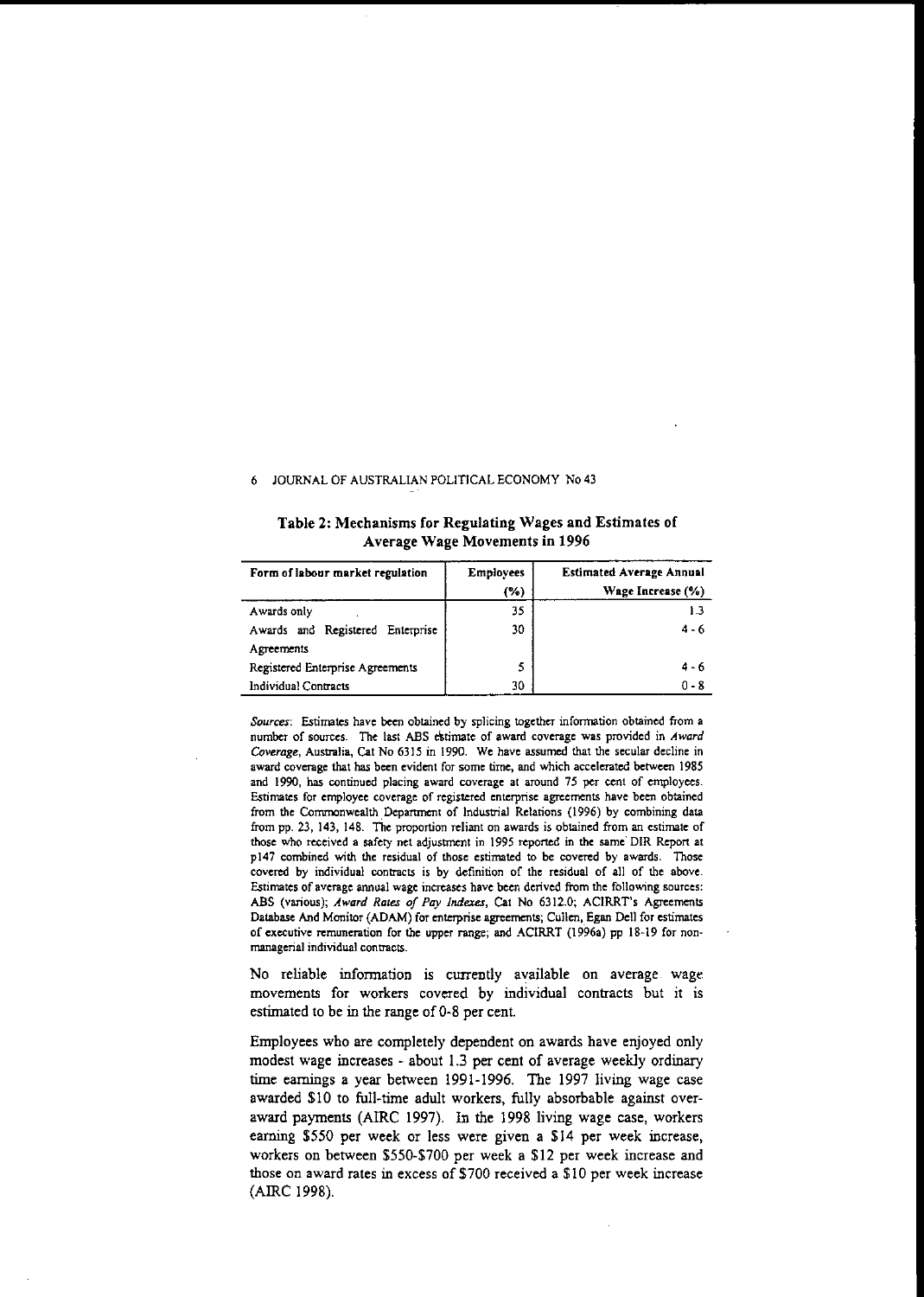**On average, wage increases arising from enterprise agreements ranged** from 4 to 6 per cent between 1993-1996. Although average annual wage increases for enterprise agreements have fallen from 5.7 per cent (1996) to 4.8 per cent (1997) and just over 4 per cent during the fIrst three quarters of 1998 (ACIRRT 1998), inflation fell to negligible levels over the same period.

Within the collective agreements sector, there are also large variations in **wage outcomes.**

| Industry                                               | Highest AAWI (%) | Lowest AAWI (%) |  |
|--------------------------------------------------------|------------------|-----------------|--|
| Mining/Construction                                    | 24.0             | 0.7             |  |
| Food, Beverage & Tobacco Manufacturing                 | 10.4             | 1.0             |  |
| Metal Manufacturing                                    | 24.0             | 0.7             |  |
| Other Manufacturing                                    | 15.0             | 0.6             |  |
| Electricity, Gas & Water                               | 15.0             | 1.0             |  |
| Wholesale/Retail Trade                                 | 10.9             | 1.1             |  |
| Transport/Storage                                      | 15.0             | 1.0             |  |
| <b>Financial Services</b>                              | 22.5             | 0.7             |  |
| Public Administration                                  | 9.6              | 0.3             |  |
|                                                        | 22.0             | 0.7             |  |
| Community Services<br>Recreational & Personal Services | 6.0              | 0.3             |  |

## Table 3: High and Low Average Annual Wage Increases (AAWI) in Current Operative Agreements, by Industry

*Source:* AC1RRT (1999)

All industries exhibited a large range of wage increases but the biggest variations were found in mining/construction, metal manufacturing, fmancial services and community services.

In general, an increasingly large gap is opening up between wages for workers covered by awards and enterprise agreements and also between workers within the collective agreements sector.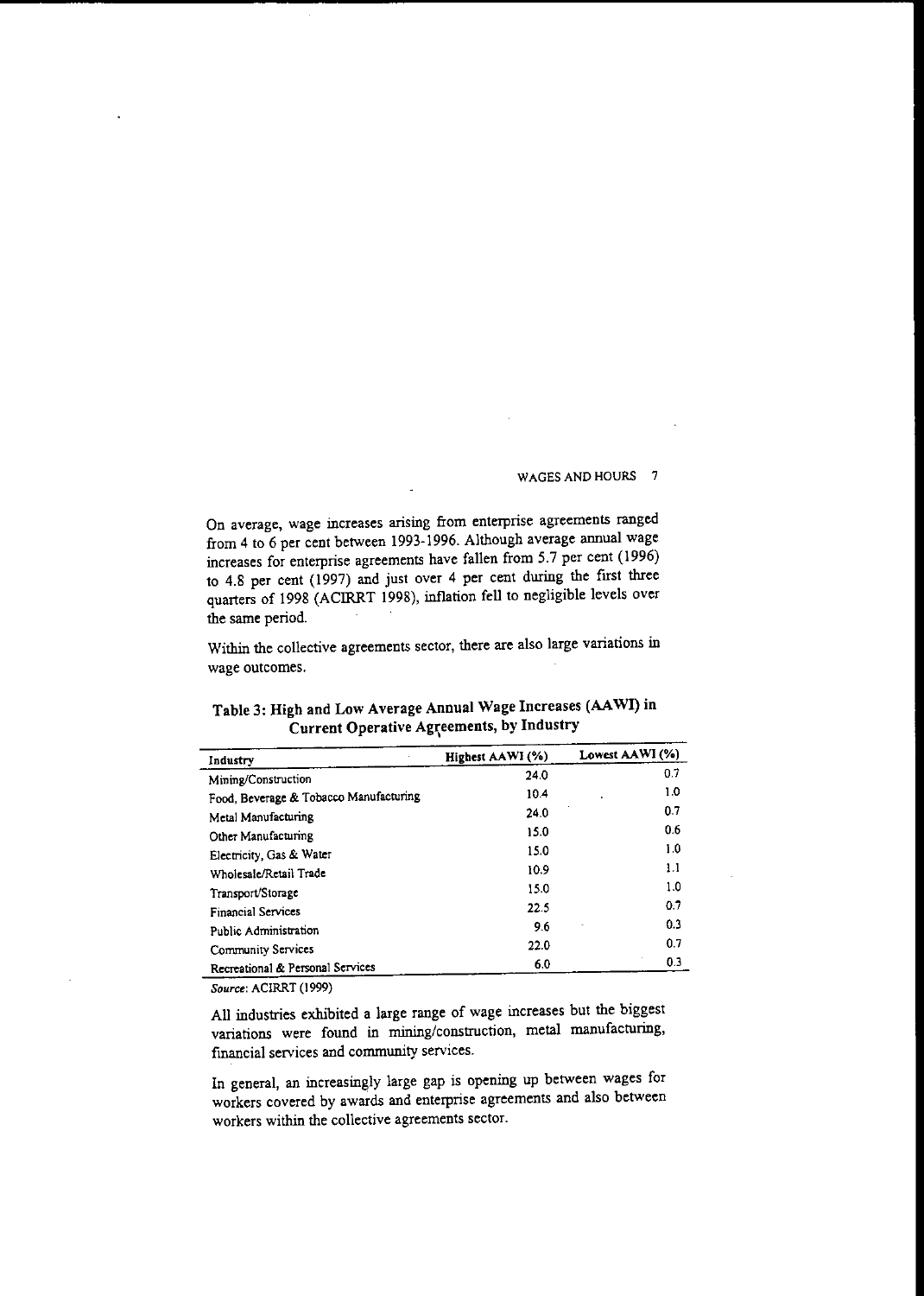### **A Case Study of Fragmentation in the Wages System: Recent Developments in Metal Manufacturing**

A case study of wage developments in the pivotal metal manufacturing sector is used to illustrate the .fragmentation of wage determination in more depth and to explore the inter- and intra-occupational shifts. Metal manufacturing is a good industry to test the effects of changes to the institutional framework because the existence of strong unions with a tradition of over-award bargaining might have been expected to act as a counter to fragmentation. The analysis of changes to award wages and the effect of enterprise bargaining shows major and rapid fragmentation. \

Since 1991, there have been four major rounds of bargaining:

- In December 1991, a 'framework' agreement for enterprise bargaining was settled between the Metal Trades Industry Association (MTIA) and the Metal Trades Federation of Unions (MTFU). A wage ceiling of 4.5% was set and a 'broad agenda' for issues to be negotiated at enterprise level was outlined to promote international competitiveness as well as more satisfying and better paid jobs. Agreements settled under this framework were registered from late 1991 throughout 1992 and into early 1993. Many of these agreements expired on 30 June 1993.
- The industry framework was not re-negotiated but much of the bargaining was based on the MTFU claim for 6% over two years. The unions, especially the Australian Manufacturing Workers Union (AMWU), aggressively pursued a 'no trade-offs' agenda through this round. Many of these agreements expired in June  $1995.1$
- During 1995, the MTFU launched a campaign for 4 per cent over 12 months that evolved into 6 per cent during the course of the year. Employers countered by offering 8 per cent over two years and

**A summary of key metal developments for this bargaining round is provided in Short & Buchanan (1995).**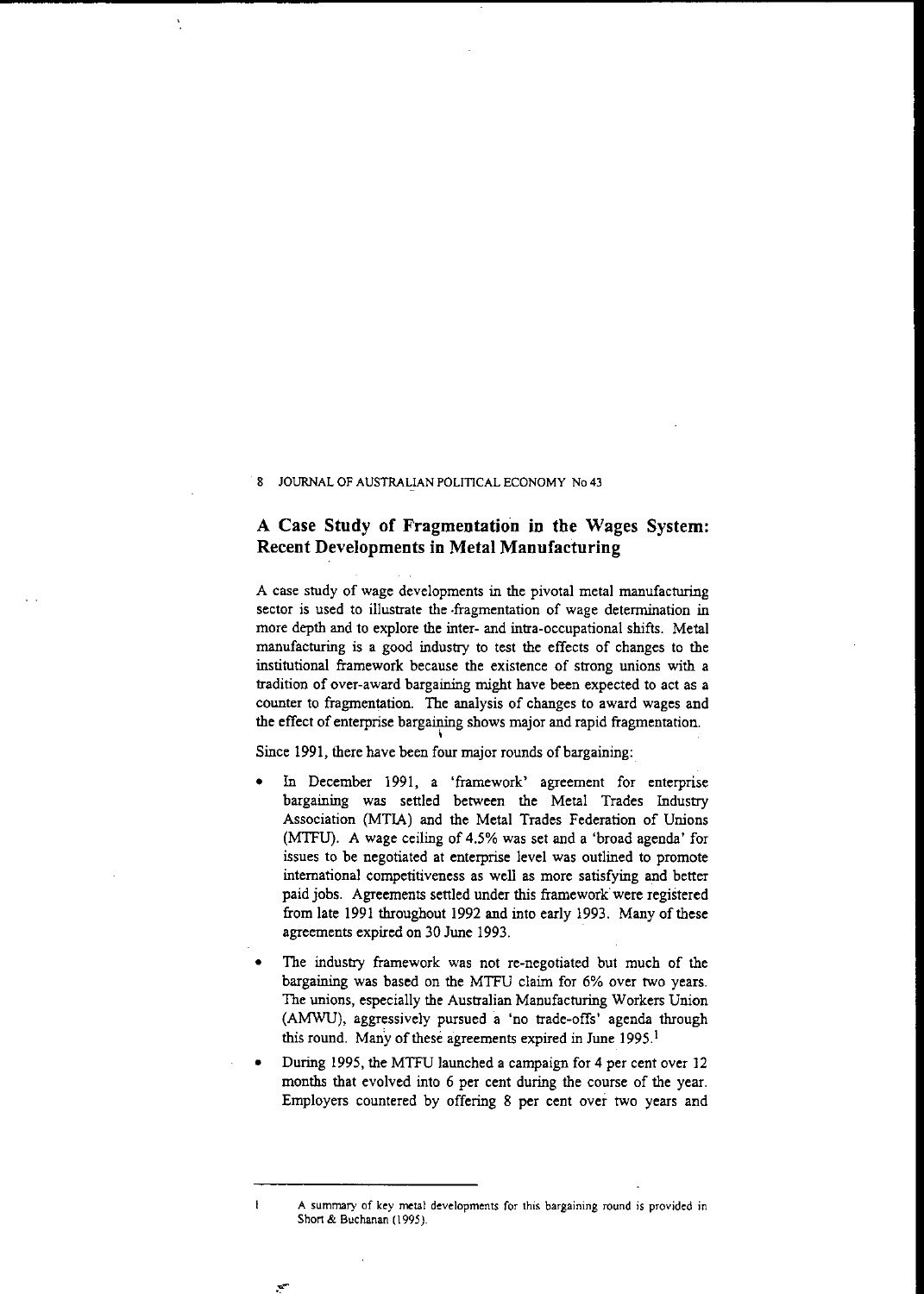many settlements came in between 8 and 10 per cent over two years.<sup>2</sup>

In late 1996, the MTFU launched a campaign for 15% over 2 years. However, wage settlements have continued to cluster around 8-10% **over 2 years.**

As time has passed, wage bargaining in the metal industry has become less synchronised, although unions are now trying to counter this by negotiating common expiry dates for agreements. The cumulative impact of the 'typical' wage outcomes associated with enterprise bargaining has been in the order of 26.5 and 30.5. per cent since 1991. Approximately half of metal manufacturing empioyees are covered by some kind of **enterprise agreement.3**

|                                               | Wage Level 1995 (ordinary<br>time hourly earnings) | Change<br>1986 - 1995 |
|-----------------------------------------------|----------------------------------------------------|-----------------------|
| Male Fitters and Machinists                   | \$16.63                                            | 61.2%                 |
| Assistants<br>and<br>Trades<br>Malc           | \$12.89                                            | 54.1%                 |
| Factory Hands<br>Female Trades Assistants and | \$11.00                                            | 53.6%                 |
| Factory Hands                                 |                                                    |                       |

Table 4: Wage levels in May 1995 and Average Wage Movements for Highly Disaggregated Occupational Groupings: 1986 -1995.

*Source:* **ABS** (198~95). **This data was originally reported in Buchanan and Watson (1997).**

Workers relying on safety net adjustments (SNA's) have only had a \$48 increase since 1991. This is the equivalent of 9.0 per cent of the fitters/CIO rate prevailing in 1991. Data on the portion of workers totally reliant on SNA's is virtually non-existent. Of the remainder, some have probably received informal wage rises through increased overaward **payments. We cannot necessarily assume that those without agreements** have only received SNA's. To ascertain what wage outcomes have been

**<sup>2</sup> Further details on the metal round of that year are provided in Pragnell el. lJl.** (1996).

**<sup>3</sup> This estimate was obtained from unpublished material described in AC1RRT** (I 996b).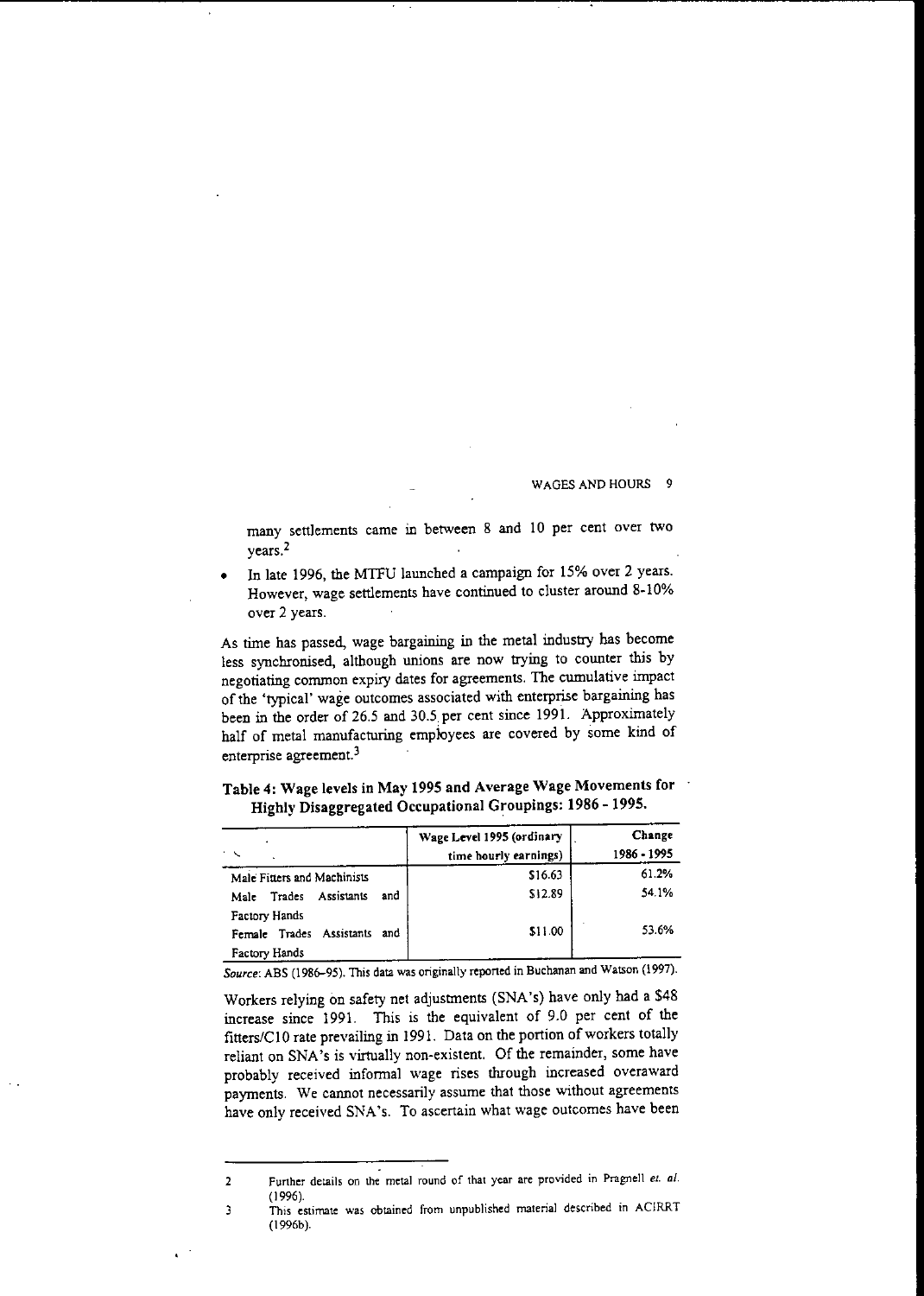$\mathbf{I}$ 

**associated with these shifts in wages policy, it is necessary to examine** time series data on wages in the metals sector over the last decade,

The first notable change over the past decade has been increasing pay differentials between skilled and unskilled workers, Table 4 reports on movements for three key occupations in, metal and engineering: male fitters and machinists, and male and female trades assistants and factory hands. Rates for the more highly skilled trades level workers increased by 61.2 per cent between 1986 - 1995 whereas the less skilled received more modest increases of around 54 per cent. As the wages system has become more decentralised, more highly skilled workers have, on average, done better than their less skilled counterparts.

**Even within occupations, wage movements have not been" unifonn.** Table 5 reports average wage movements for three different occupational groups within manufacturing over the period 1986 to 1995 - male trades level workers, male labourers and female labourers (the latter groups being primarily trades assistants and factory hands). In addition to isolating distinct industry and occupation groups, this table also highlights the differences in rates and movements in pay for the bottom and top quartiles. It is thus possible to ascertain how wages moved for the best and worst paid for each of the occupational groups identified within manufacturing.

**Whereas average movements were similar for all three occupations, the** rates differed dramatically for high or low paid' members of each occupation. Hence, the average rate of pay for male trades workers in 1995 was \$14.99 per hour - an improvement of 56 per cent over the previous decade. The average increase for the poorest paid quartile, however, was only 49 per cent whereas the corresponding increase for the highest paid quartile was 66 per cent. Similar trends were evident for both male and female labourers, especially amongst female labourers. According to this data, as the wages system has decentralised, wages have not risen as quickly for the male unskilled as compared to the male skilled. Of greater significance, the lowest paid in each occupational group have fared significantly worse than their more highly paid **colleagues. Decentralisation appears to have delivered increased** inequality *within* as well as *between* occupations.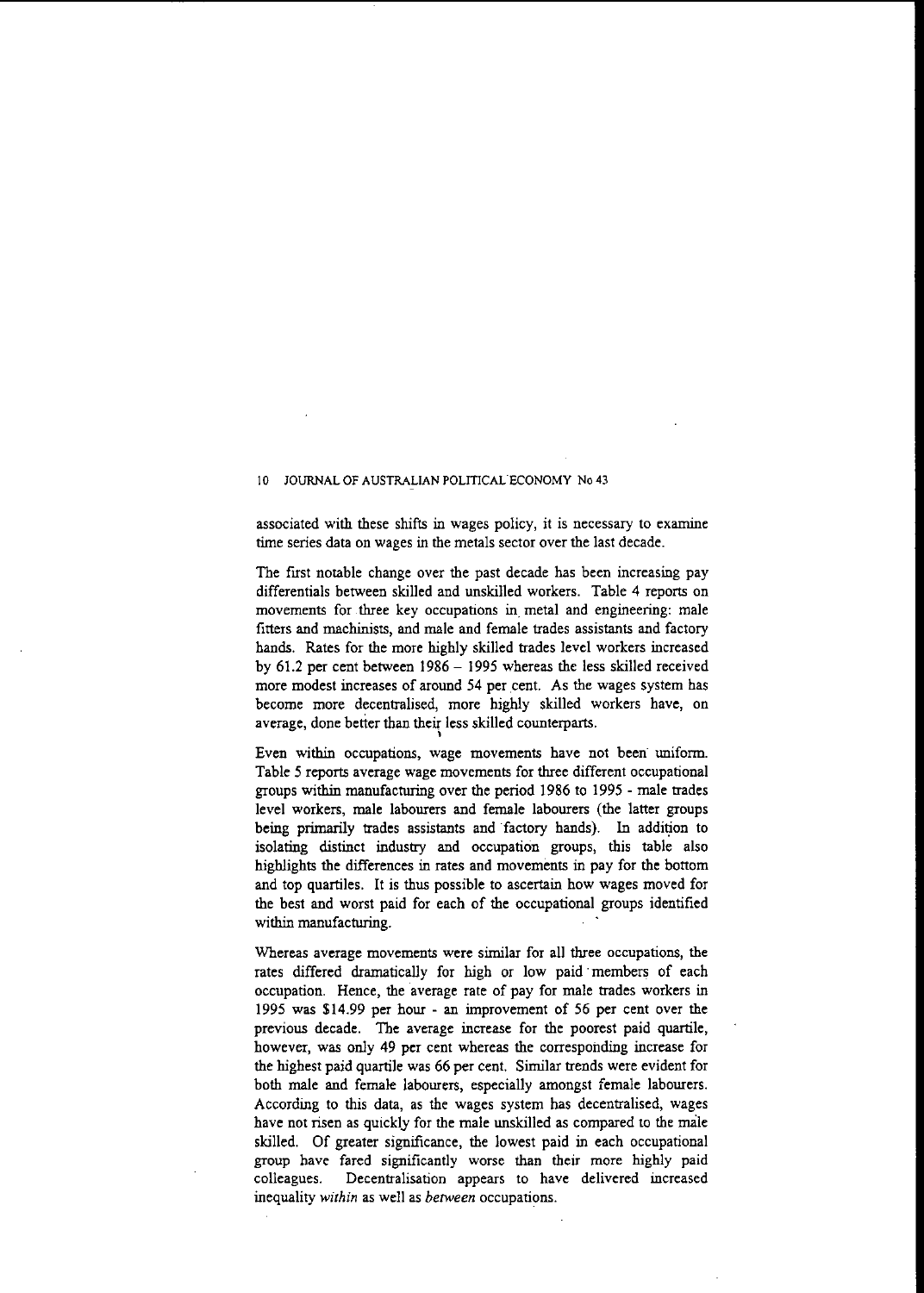Table 5: Trades and Labourers Working in Manufacturing; Ordinary Time Hourly Earning as at May 1995 and, Movements in Those Earnings 1986 - 1995.

|                       | Mean-<br>ordinary time<br>hourly rate (S) |                   | Quartile Mean - ordinary time<br>hourly rate |
|-----------------------|-------------------------------------------|-------------------|----------------------------------------------|
|                       |                                           | 1st Quartile (\$) | 4th Quartile (S)                             |
| Male Tradesperson     | 14.99                                     | 11.44             | 18.89                                        |
| (% change since 1986) | (56%)                                     | (49%)             | (66%)                                        |
| Male Labourer         | 12.94                                     | 10.07             | 16.21                                        |
| (% change since 1986) | (52%)                                     | (45%)             | (58%)                                        |
| Female Labourer       | 11.00.                                    | 9.07              | 13.80                                        |
| (% change since 1986) | (56%)                                     | (43%)             | (69%)                                        |

Population: Adult employees in the manufacturing industry.

*Source:* Unpublished ABS data in Buchanan and Watson (1997).

*Note:* The validity of the data has been cross checked with a number of sources. Time series of overall means have been cross checked with data on key four digit occupations from ABS (1986-1995). The validity of the dispersion data has been cross checked for 1989 and 1993. The 1989 cross check was done using information generated for the 1989 Minimum Rates Adjustment (MRA) process. The survey involved responses from 3,516 metal and engineering establishments. The 1993 cross check was done using unpublished information from the Survey of Training and Education (STE). In both years, the relativities between the quartiles were fairly similar between the different series even though the estimates of the absolute amounts were not identical. These differences in absolute levels arise from different data collection methods and different levels of aggregation used for reporting occupational wage information.

Utilising award-ta-market wage ratios, Table 6 compares rates of pay just before and five years after the commencement of institutional reforms to install enterprise bargaining as the primary mechanism of wage determination (1989 & 1996):

In 1989, the fitters award rate was 77.4 per cent of the average market rate. Obviously, the pay rate of many fitters was well above the award minimum. For process workers, the award rate of pay was 87.7 per cent of average market rates, reflecting lower levels of bargaining power and greater reliance on the legally enforced minimum rate. Seven years on, a major divergence was clearly apparent between those with and without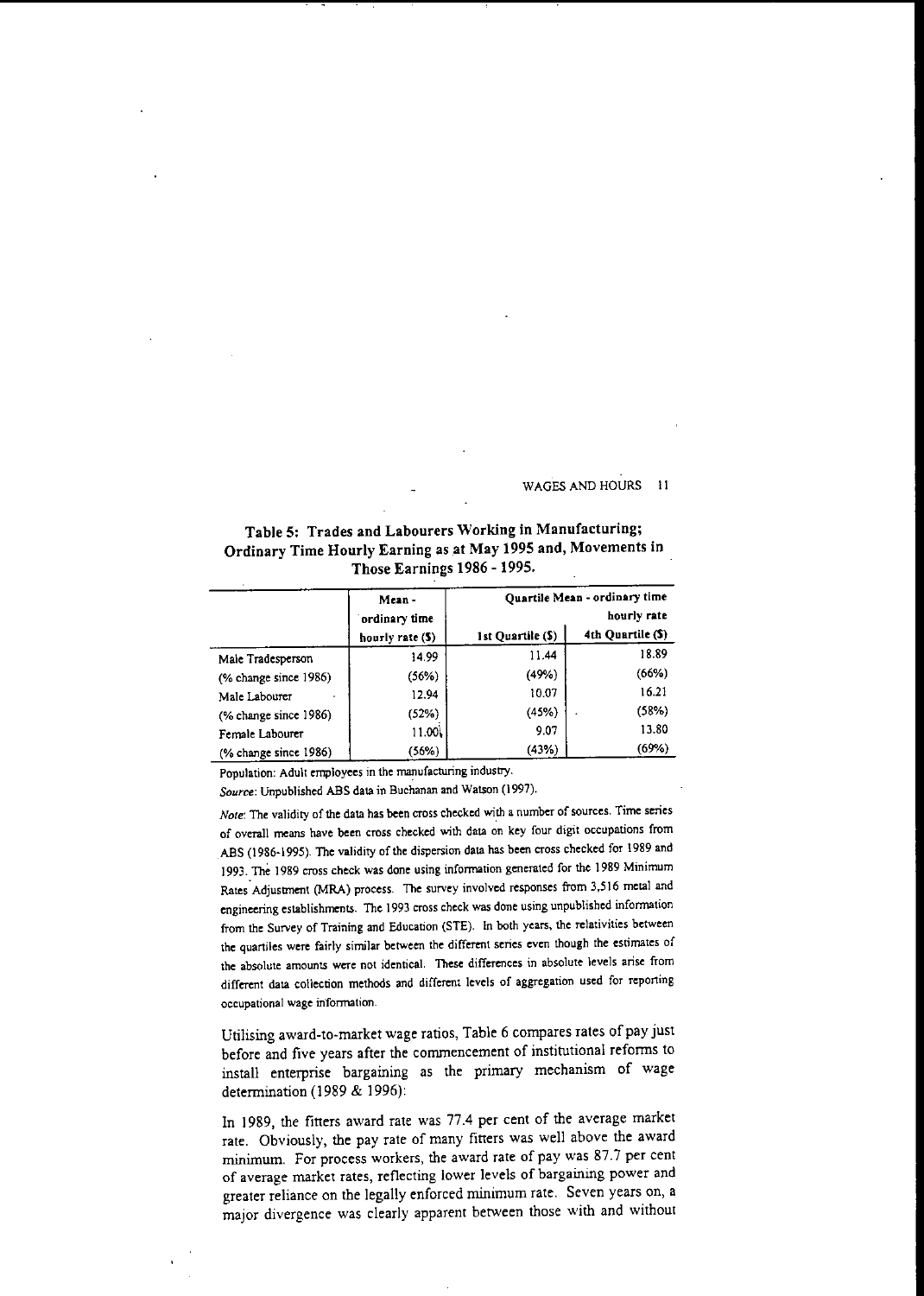agreements. Amongst workers on the CIO rate (e.g. basic fitters), those without agreements still received essentially the same wage relative to the award rate (i.e. 77.4 per cent) but award rates declined dramatically in real terms during this period. More skilled workers on agreements appear to have avoided this outcome because the award rate now only represents about 72.2 per cent of their actual pay rate. The situation for process workers (C13 's) has been more dramatic. On average, the award rate was 91.8 per cent of the rate paid for those workers without agreements. This means that not only have award rates fallen, but their earnings relative to the award rate have also fallen, indicating a significant loss in real pay. Once again, however, those on agreements appear to have protected themselves from falling award rates. For C13 workers with agreements, the award rate only represents 77.2 per cent of average earnings, i.e. 10 per centage points lower than the level prevailing before decentralisation of wage determination; indicating a significant improvement in pay relative to those workers without an agreement.

|                                                     | 1989 | 1996<br>Agreement<br>Workers | 1996<br>Non-agreement<br>Workers | 1996<br>Average<br>Manufacturing<br>Workers |
|-----------------------------------------------------|------|------------------------------|----------------------------------|---------------------------------------------|
| Fitters/C10                                         | 77.4 | 72.2                         | 77.4                             |                                             |
| Process Workers/C13                                 | 87.7 | 77.2                         | 91.8                             |                                             |
| Fitters/C10 rate as % of<br>A WOTE in Manufacturing | 69.2 |                              |                                  | .57.9                                       |

### Table 6: Award rates of pay as a proportion of actual rates for key classifications in the Australian Metal and Engineering Industry: 1989 and 1996

*Sources:* MRA survey in 1989; telephone survey of key rates for AWMU 1996 living wage case submission; 1996 survey of 441 current metal industry agreements; unpublished ABS data in Buchanan & Watson (1997); award rates from Metal Industry Award.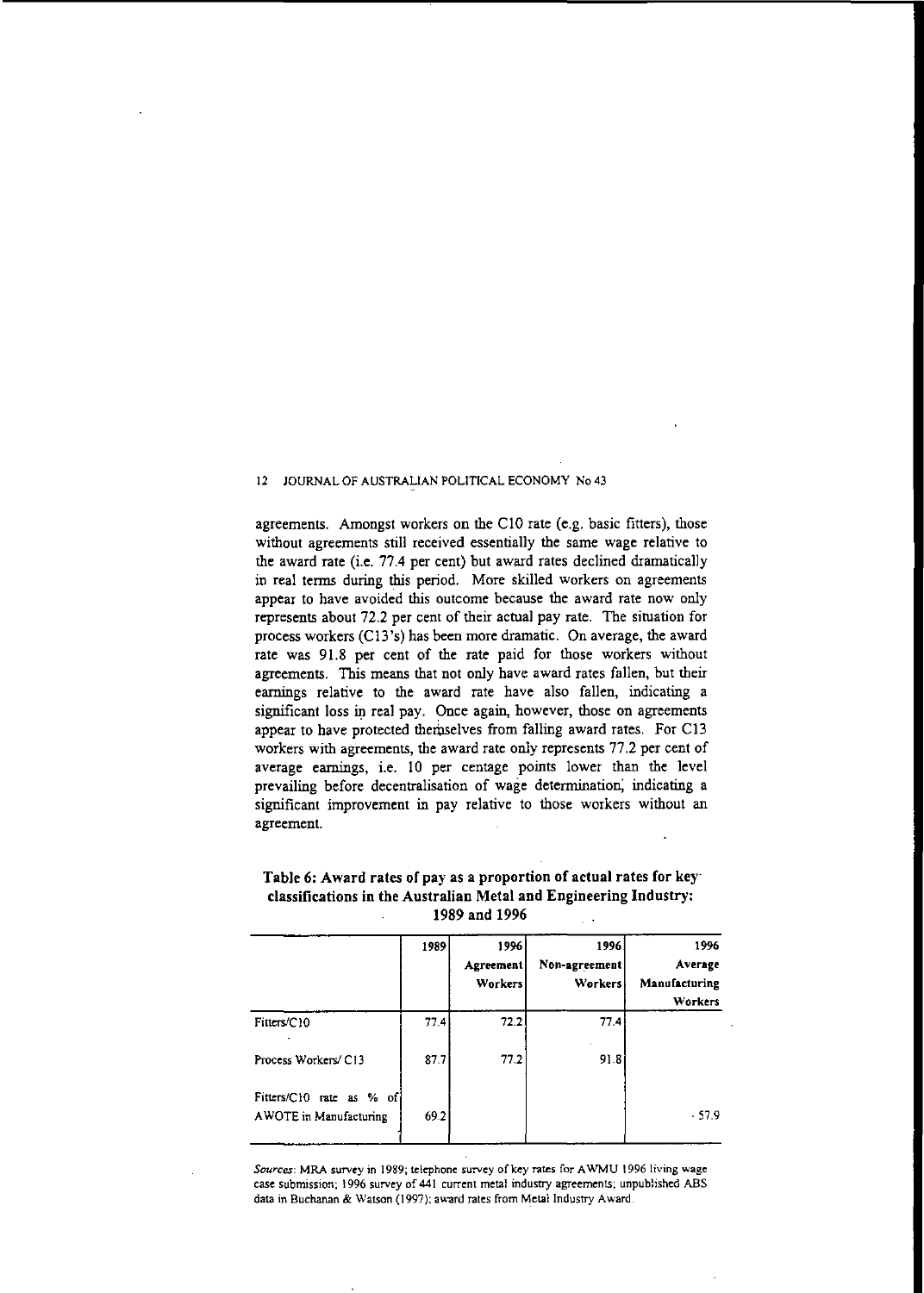Wage dispersion appears to have occurred between workers on collective agreements and awards. Wages for non-agreement employees have at best maintained their pre-existing relativity to award standards (e.g. CI<sup>O</sup> fitters), at worst fallen against pre-existing award standards (e.g. Cl3 process workers). As award rates themselves have fallen relative to the average rate of ordinary time earnings growth for manufacturing workers, these workers have suffered a significant drop in their relative earnings. Indeed, it appears that agreement employees have generally maintained their standing relative to manufacturing AWOTE (Average Weekly Ordinary Time Earnings) whereas non-agreement employees have fallen behind. Hence, it appears increased dispersion of earnings is due to a fall in earnings growth at the bottom end of the labour market as much as it is due to an increase in earnings growth at the top end of the labour market.

In summary, dispersion in earnings between and within industries and occupations has risen along with the increase in 'average' wage income. The divergence between wage growth for awards and enterprise agreements is a major source of this wage dispersion. Consequently, although the aggregate decline in AWOTE during the 1980s has been reversed during the 1990s, workers at the bottom end of the labour market have not benefited due to growing wage fragmentation and dispersion.

## **Contractors and HighlLow Wage Segments: New Categories for Analysing Contemporary Labour Market Developments**

The categories commonly used to describe wage determination need to be further refmed. The rapid growth in non-standard employment forms during the 1990's renders the old categories inadequate for tracking earnings growth in the different segments of the labour market. In particular, labour market developments call for the integration of two **new categories - contractors and high/low wage employees.**

Since the early 1990s, there has been rapid growth in 'own account' workers, as shown in Figure 3.

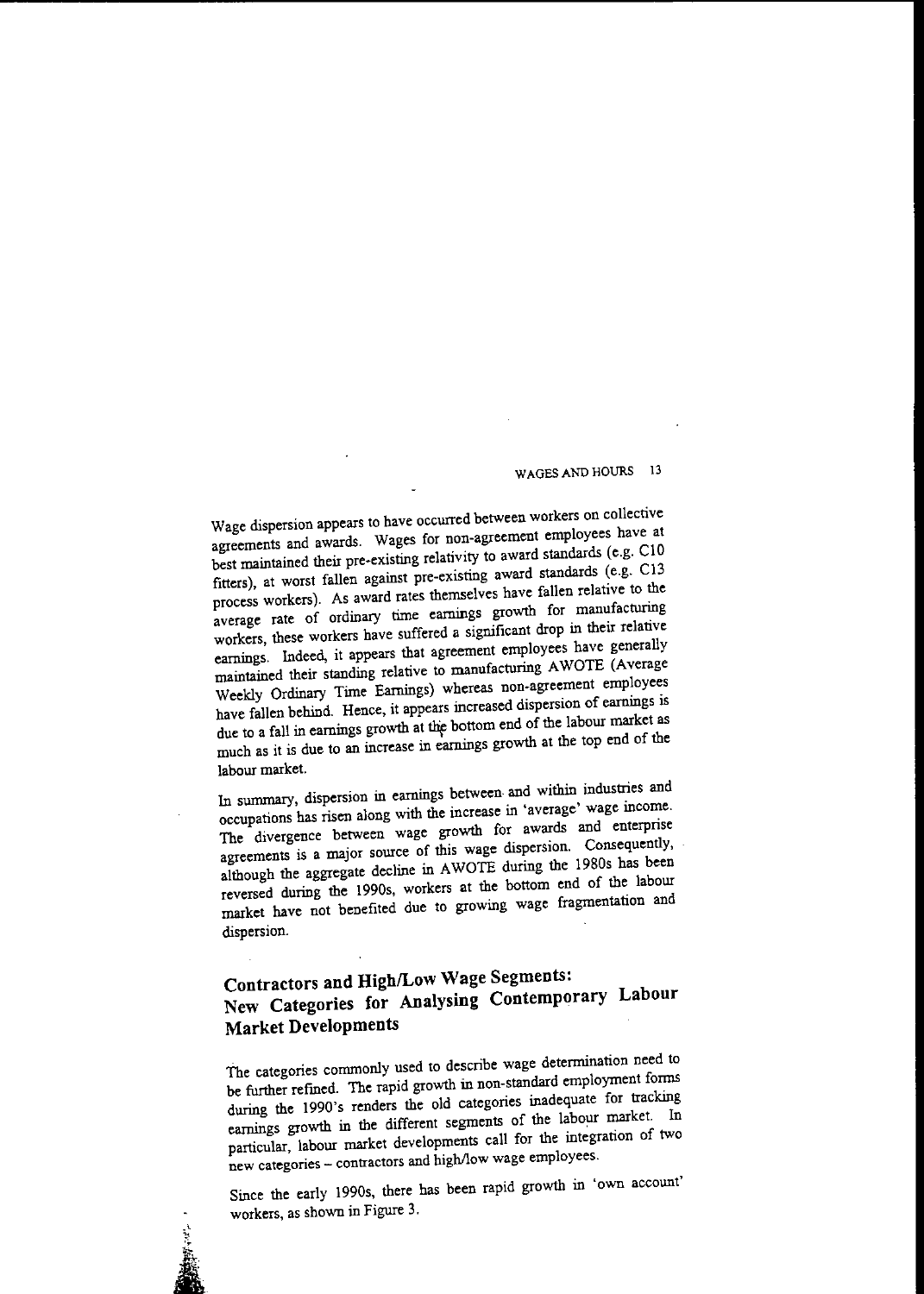Figure 3: Growth in Self-employment and Wage and Salary Earners 1978 - 1998



*Source:* Derived from ABS (1978-1998).

**Note: Employment numbers indexed to February 1978**

Most of the growth has not been in self-employed or 'independent' contractors but what researchers from the National Institute of Labour Studies (NILS) describe as 'dependent' contractors' (VandenHeuvel & Wooden 1995). Due to a limited or non-existent supply of alternative clients, dependent contractors are as reliant on a single employer for work as is an employee upon an employer for a wage. Although they are not always legally recognised as employees, the status and position of dependent contractors is equivalent to that of wage and salary earners.

In addition to adding this fourth basic category, it is useful to introduce a further distinction between 'high wage' and 'low wage' sectors. A **significant proportion of workers in the awards sector also receive overaward payments. Vlithin the collective agreement sector, there are** high and low wage sectors. For example, workers in retail and **hospitality have consistently received lower average annual wage**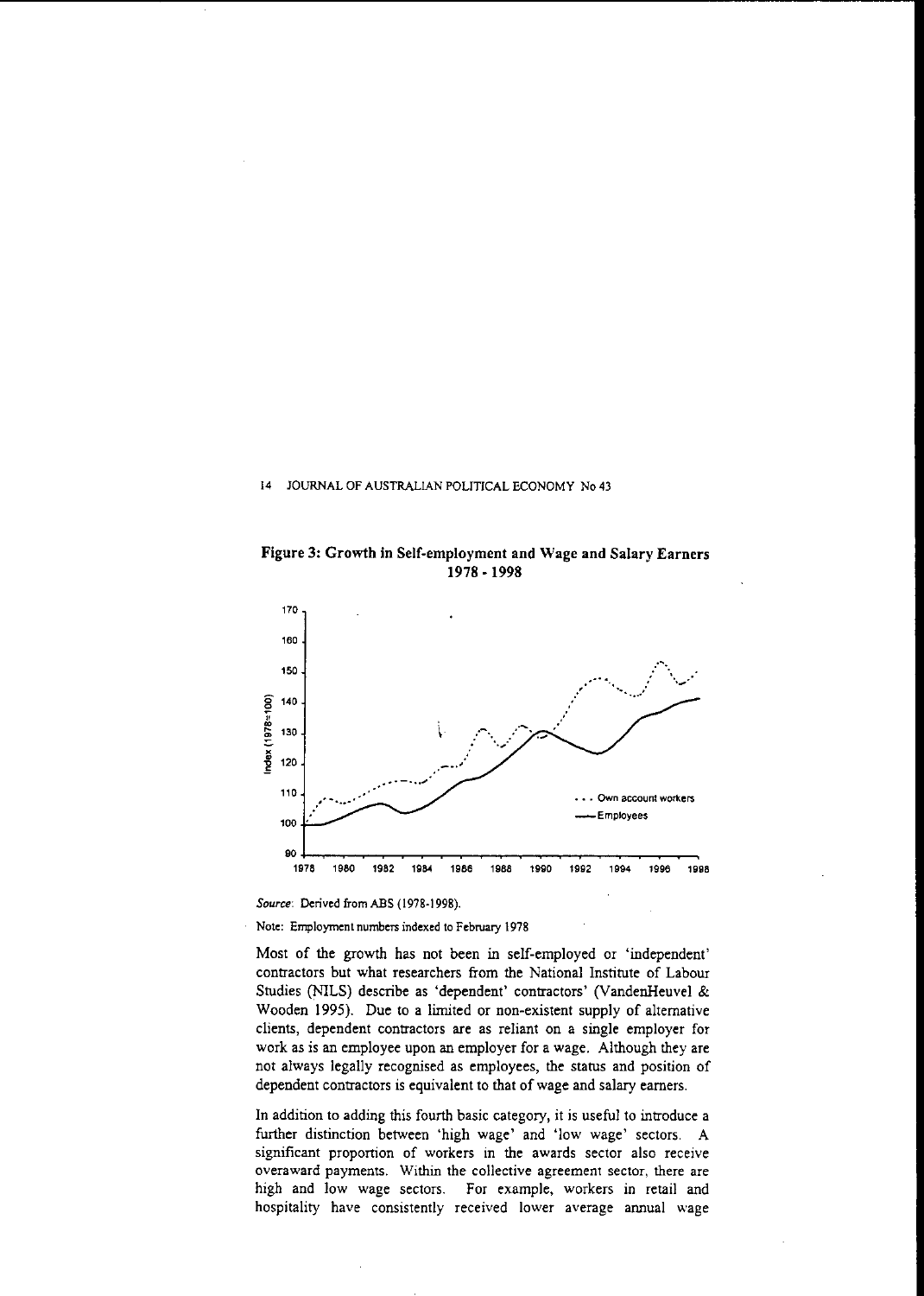increases than those in mining, construction and metal manufacturing.' Similarly, within the individual contract realm, there are minimalist, low pay agreements settled under the old Victorian and current Western Australian legislation as well as the high salary professional and **executive stream of contracts.**

Table 7 illustrates the different labour market segments, differentiating between parts of the labour market according to the formal arrangements **for wage detennination and relative earnings.**

## Table 7: Different Approaches to Determining Employment Based Earnings, Classified According:to Formal Arrangements and Relative Level of Earnings.

|                                        |      | <b>Basis of Earnings</b><br><b>Contract of Service</b> |                                        |                                         |                            |
|----------------------------------------|------|--------------------------------------------------------|----------------------------------------|-----------------------------------------|----------------------------|
|                                        |      |                                                        |                                        |                                         | Contract for               |
|                                        |      | Award                                                  | Collective<br>Agreements               | Individual<br>Contract                  | Service                    |
| <b>Relative</b><br>level of            | High | Overawards                                             | Certified<br>Agreements<br>(high wage) | Executive/<br>professional<br>contracts | Independent<br>Contractors |
| Employment<br><b>Based</b><br>Earnings | Low  | Safety Net<br>Adjustments                              | Certified<br>Agreements<br>(low wage)  | Minimalist<br>individual<br>contracts   | Dependent<br>Contractors   |

The labour market characteristics of each cell are as follows:

- The over-award workforce includes semi-skilled and trade workers found mainly in small to medium sized metal manufacturing, wholesale trade and cultural and recreational services. Workplaces with no union members are also more likely to pay over-awards.
- The safety net adjustment segment covers low-skilled occupations such as machine operators, labourers, and cleaners in the TCF sector and other manufacturing and clerical workers across a range of **industries.**
- The high-wage collective agreements are concentrated in mining, construction and parts of metal manufacturing and the public sector.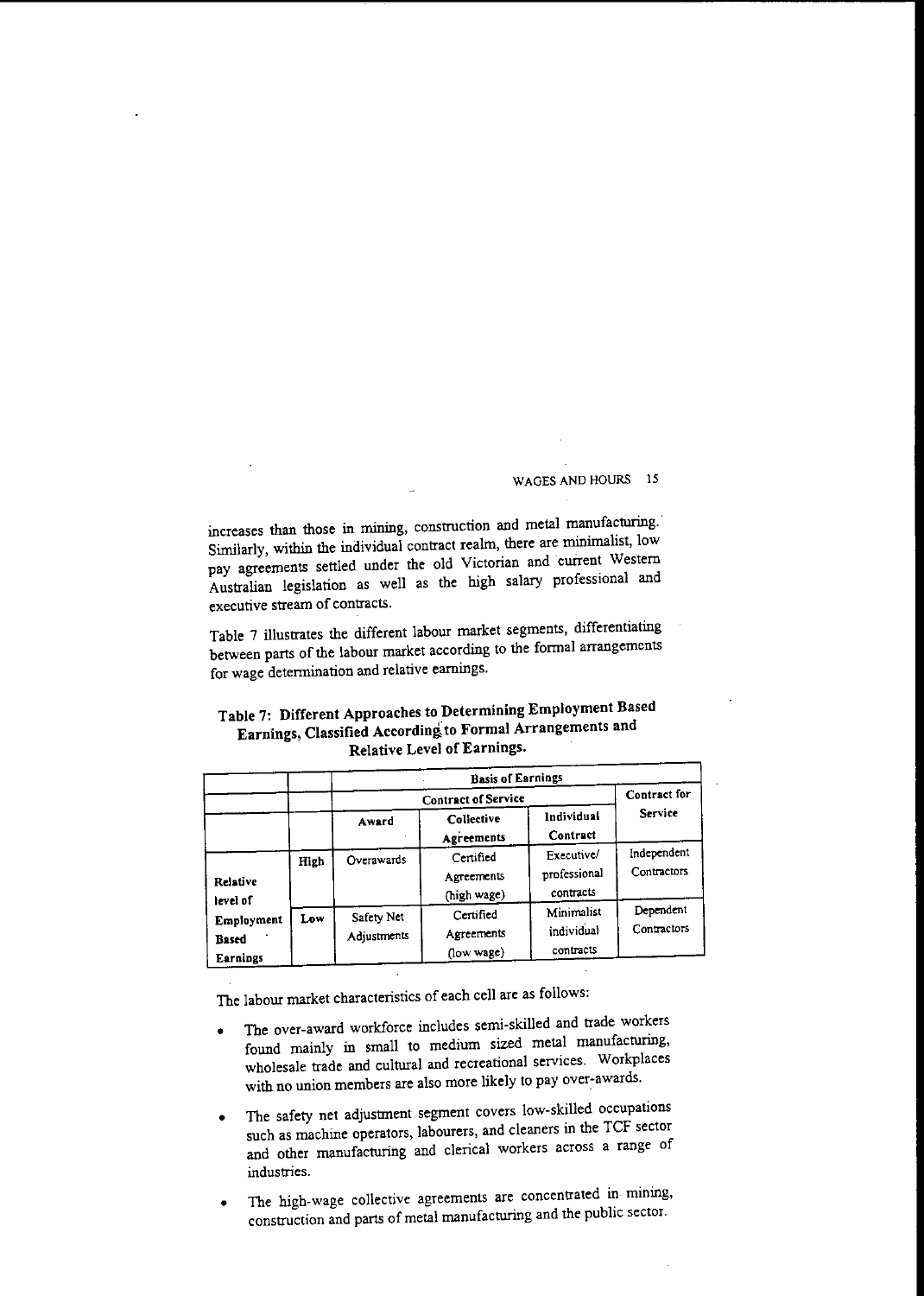- The low-wage collective agreements are most common in retail trade, fInance and recreational and personal services.
- High paying executive individual contracts cover managerial and **professional occupations in the [mance and communications sectors** and SES officers in the public sector.
- Although information on low-wage individual contracts is difficult to obtain, evidence from earlier Victorian and W.A. agreements suggests they were prominent in the private services sector in lowskill occupations.
- Independent contractors, have traditionally been prominent in industries such as construction and road transport. In more recent times, they have emerged in fmance, property and business services - especially in managerial and quasi-professional occupations.
- Dependent contractors have been the area of fastest growth in the 1990's, spurred by tax avoidance strategies by employers, and are particularly prominent in construction and more specialised services such as smash repairs.

This framework provides a more realistic set of categories for analysing earnings growth in the highly fragmented labour market of the 1990's.

### **Labour Market Fragmentation: the Role of Public Policy**

Australia has always had high-wage and low-wage sectors. Recent legislative reforms did not create these high and low wage sectors. Indeed, it is likely the proportion of workers in each sector has changed little and the rigidity between high and low-wage sectors remains as intact as ever. The focus on public policy sometimes overlooks the underlying continuities in the labour market and wage structures underpinning the different institutional arrangements. This article concludes by reviewing the impact of legislative reforms which have exacerbated the market-based inequalities arising from labour market **segmentation.**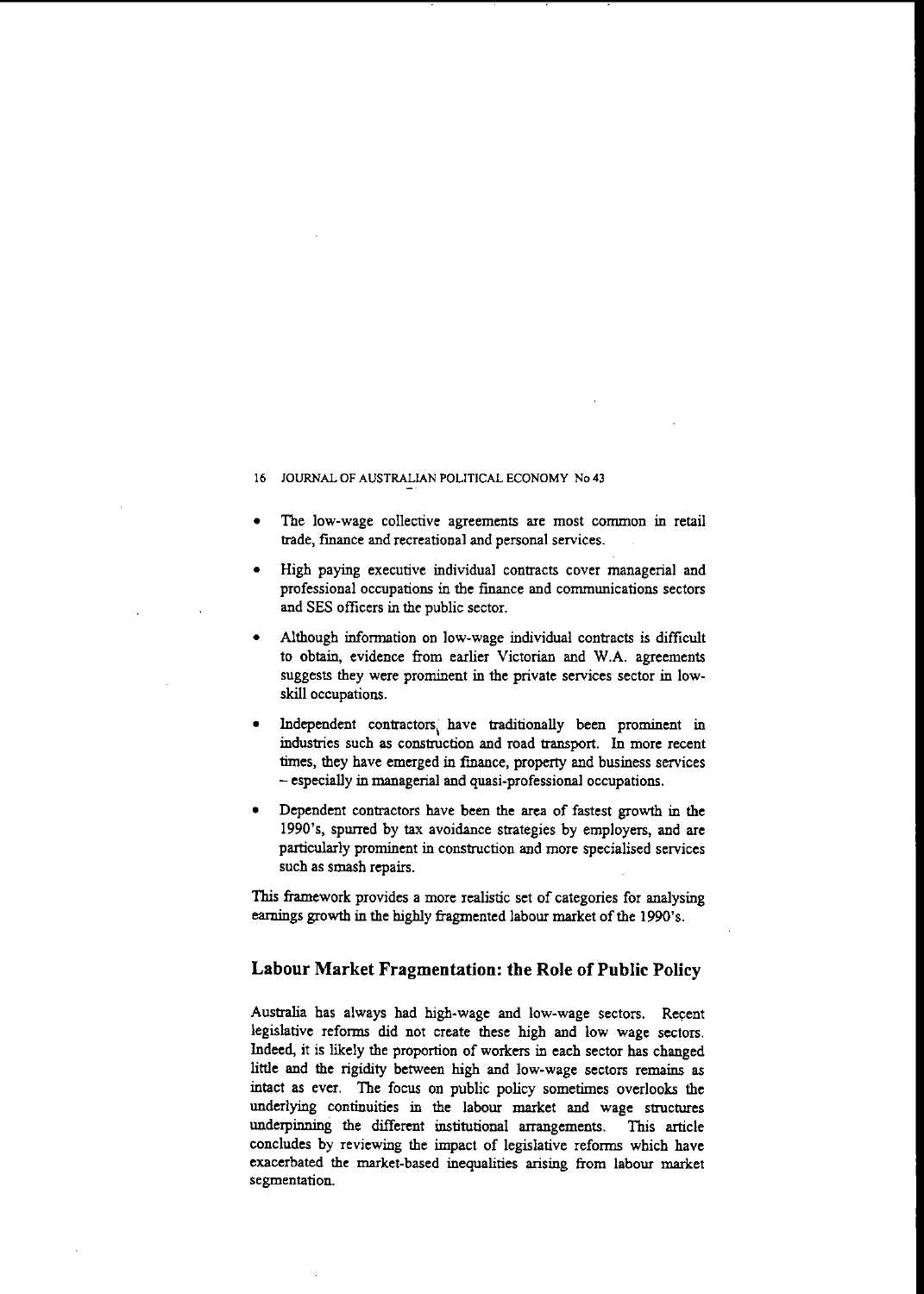The fundamental break with traditional wage-setting practices occurred with the legislative amendments introduced in 1992 and 1993 by the Australian Labor Party. The role of the Commission was reoriented from preventing and settling disputes in the 'public interest' to facilitating and encouraging enterprise bargaining and the maintenance awards as a 'safety net' underpinning enterprise bargaining. As a 'safety net', award rates were designed to be clearly beneath and adjusted separately from enterprise agreements, available only for workers who had not negotiated an enterprise agreement. The new legislation established rights and responsibilities for the parties under a decentralised bargaining regime, particularly in relation to 'good faith bargaining' and industrial action which was now legal under tightly defined circumstances only for bargaining relating to part or all of a single enterprise. The legislation was clearly designed to impose single-employer bargaining as the predominant mechanism for wage determination. As the Australian Industrial Relations Commission noted at the time, these changes were inevitably going to lead to increased inequality:

The award system that currently exists is arguably based on considerations of equity and the public interest. bargaining system must, of its very nature, lead to differing outcomes (AIRC 1993).

The *Industrial Relations Reform Act* (1993) also introduced a third stream of wage fixation into the institutional framework  $-$  non-union collective agreements or 'Enterprise Flexibility Agreements'.

In many ways, the 1996 *Workplace Relations Act* (WRA) builds upon and accelerates the direction of reform initiated by the Labor Government. Australian Workplace Agreements allowing individual contracts were introduced and some of the rights for unions to intervene **were stripped away. The provisions on enterprise bargaining were** broadly retained, although the AIRC's powers were further diminished, **and extra measures to prevent pattern bargaining between enterprises** were implemented. The scope of awards and the 'safety net' were further pruned *to* just 20 'allowable matters.' In these fundamental **changes"':' non-union bargaining, the role of awards and single-employer**

;.

j<br>ja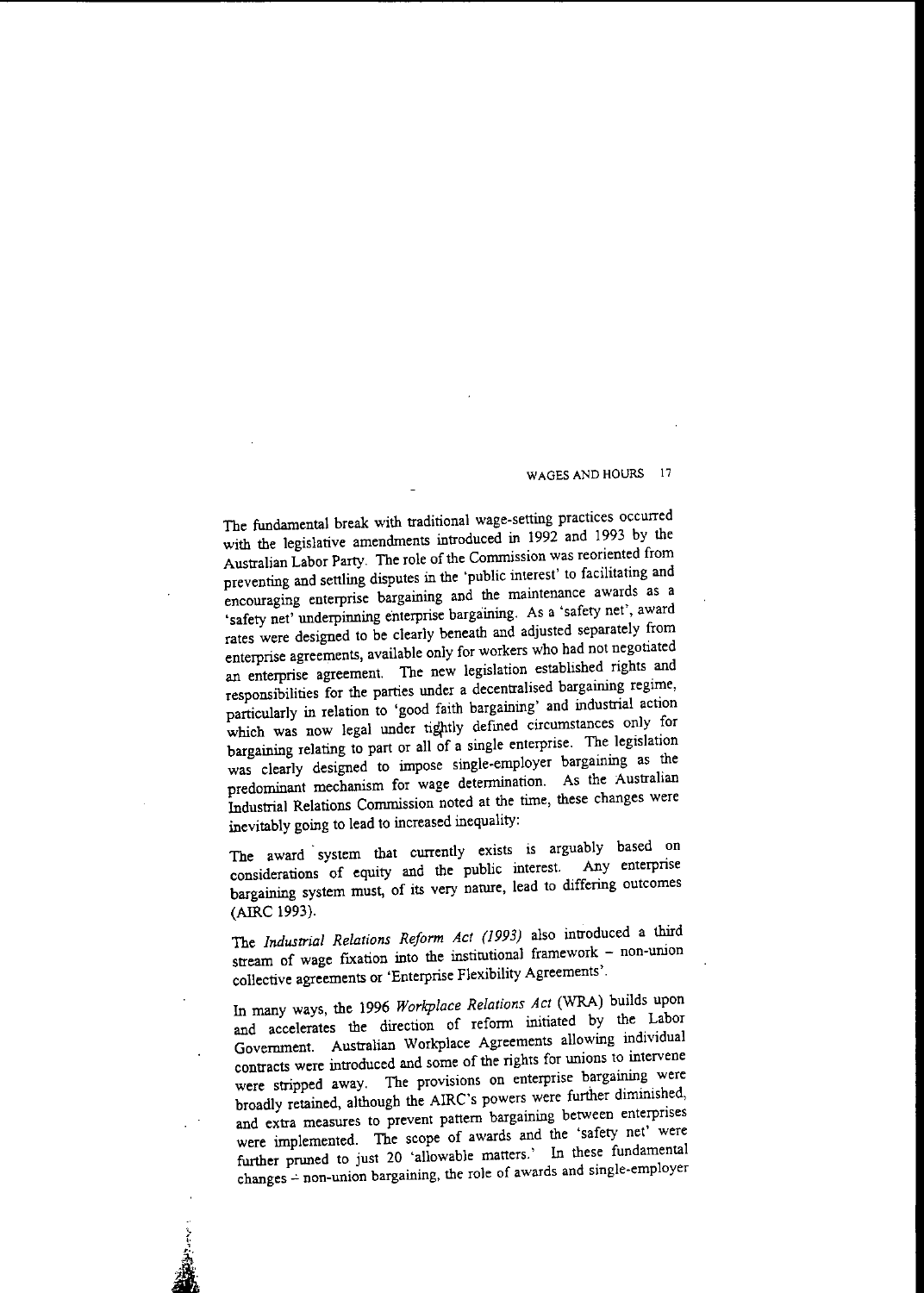bargaining - the WRA merely represents another step along the path begun by the Labor Party's legislative reforms <sup>4</sup>

The policy reforms of Labor and Liberal have had a limited impact on aggregate level indicators but behind these trends there has been a major shift in the relative position of the strong and the weak. While the strong **have maintained their standards relative to award minima, the weak have** fallen behind. Policy changes have fragmented the low-earning sector so that some receive increases through safety net adjustments to awards, others through minimalist employment contracts or what they can negotiate as contractors. Similarly, those in the high-earning segment are split between a wider range of earnings determination mechanisms **from over-awards to lucrative sub-contracting arrangements. The focus** of the policy debate to date has been on issues such as the relative wage outcomes of collective certified agreements versus awards and AWA's. However, for workers in the low-wage segment, the problem is more than simply one of moving from award safety net adjustments to minimalist AWA's. Equally fundamental is the widening differential between the low wage segment - whatever the wage determination  $mechanism - and the high wage segment. The rigidity between these$ two segments remains as strong as ever and recent policy changes have merely exacerbated the wage differences between them.

**If** the WRA has not yet had a profound influence on wage and hours, this may yet change. The major difference between the WRA and Labor's **reforms is that the new Act contains a raft of provisions designed to reduce union influence, increase managerial prerogatives and** individualise the employment relationship. In late 1998, John Howard defmed the restoration of managerial prerogatives as one of his Government's key achievements. As he noted when referring to the protracted dispute at Rio Tinto's Hunter Valley No I mine:

**...if you wanted evidence of ho·w effective our workplace relations refoms have been, you need look no further than the current dispute between the [Coal Miners Union] CFMEU and the ·Rio Tinto company in the Hunter Valley of New South**

<sup>4</sup> **A similar argument. based upon more detailed analysis. is provided by Rimmer (1997) and Gardner & Palmer (1997).**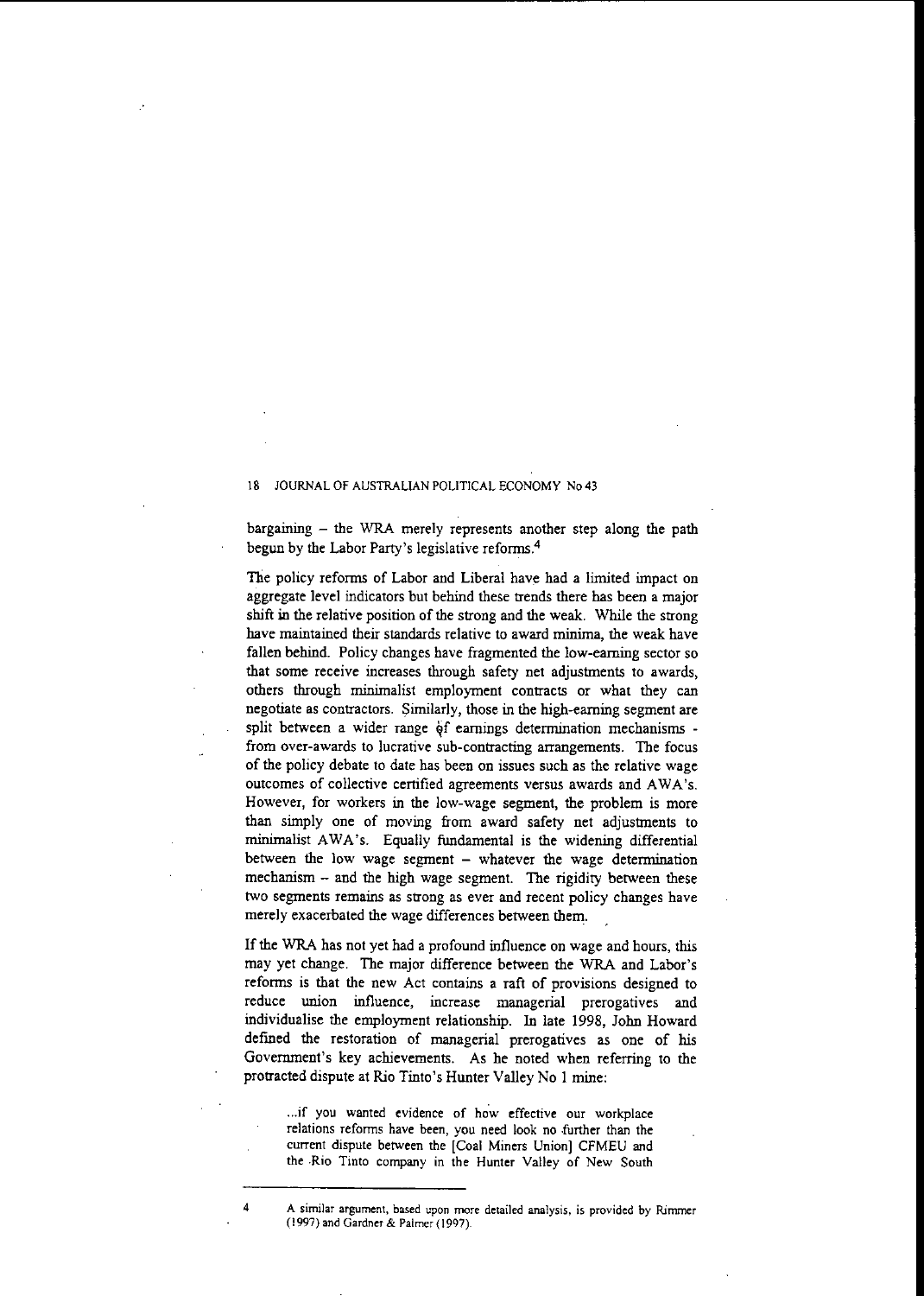**Wales. That exercise, that proper attempt by the Rio Tinto company to reclaim the management prerogatives which are taken for granted in other sections of Australian industry, would never have been possible had it not been for the Workplace Relations Act... Because what that dispute in the Hunter Valley is all about is Rio Tinto exercising its right to manage its own business, to run its' mines and to' operate lts business in accordance with ordinary management practices (Howard 1997).**

At this stage, the impact of the Act is more ideological and political than economic but the clear intent of the WRA is to further increase managerial prerogatives which will inevitably lead to further fragmentation and inequality.  $\qquad$ 

This trend has both equity and efficiency implications. Recent material on the 'disappearing middle' and the rise of the 'working poor' reveals that poverty is becoming increasing associated with those in work as well as those dependent on transfer payments (Gregory 1996). Analyses of labour market developments in the United States and United Kingdom reveal that' fragmentation promotes growth of low-wage, .lowproductivity employment rather than high-wage, high-productivity jobs (Buchanan & Callus 1993; Mishel *et. al.* 1999). Low wages effectively subsidise inefficiency and reduce the incentive to increase productivity and to shift into higher-value added manufacturing and services - the major growth areas in world trade. The emergence of the 'working poor' and the growth of low-wage employment thus has implications for productivity and export performance.

Addressing fragmentation and its attendant consequences for equity and efficiency will require more than just amendments to the current Act. Instead, it requires adopting a 'whole of labour market' approach that addresses the relationship between strong and weak labour market segments as well as the wage-setting mechanisms within high and low pay sectors. Such an approach means adopting a completely different set of priorities for wages and industrial relations policy - one that gets beyond the preoccupation with flexibility that has been such a straightjacket on policy debates over the past fifteen years and breaks with the rigid trajectory of market-driven fragmentation into which we **are now grooved.**

,. **, 2006**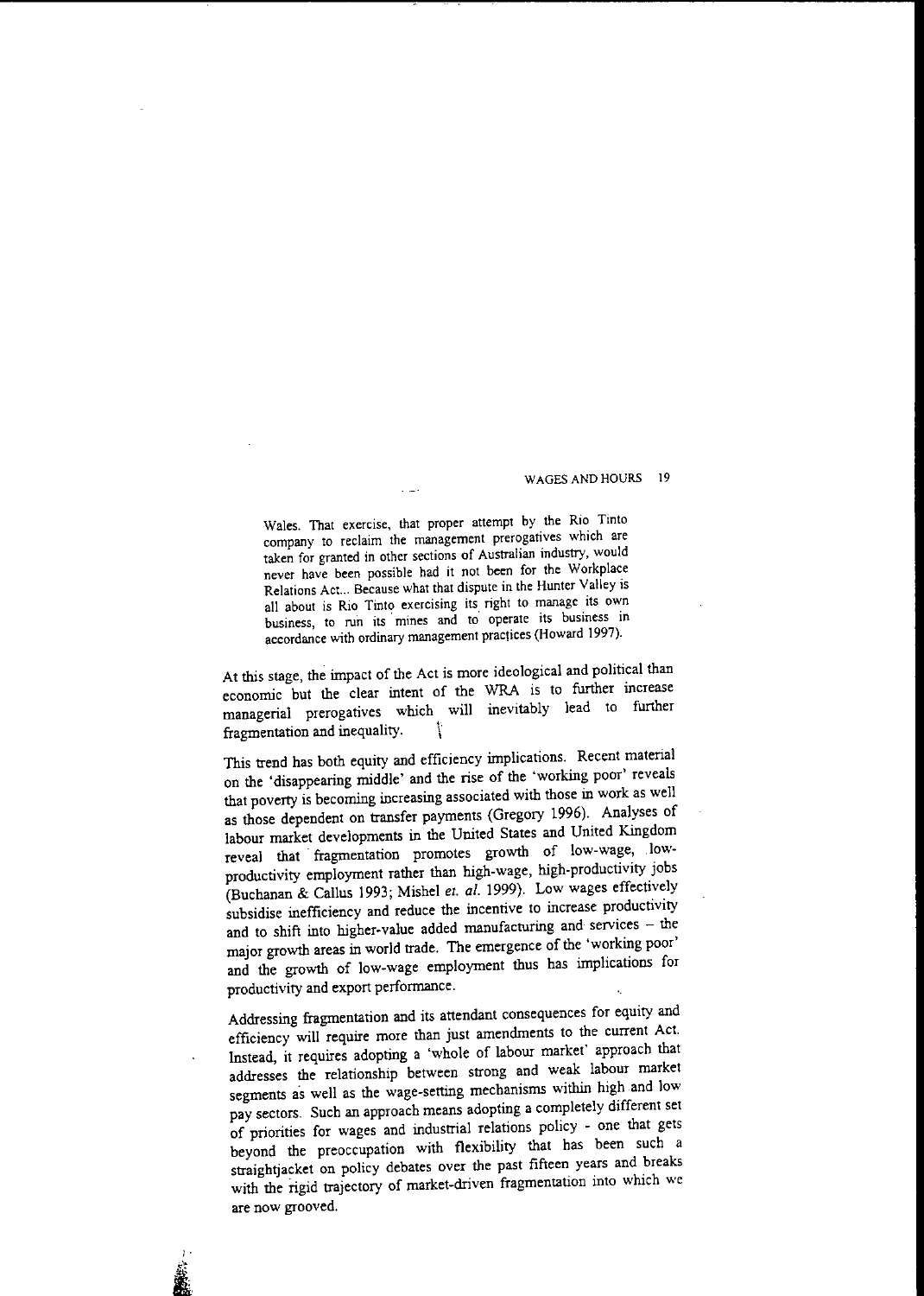#### **Conclusion**

In aggregate terms, little bas changed on the hours and wages front since the election of the Howard Government. At more disaggregated levels, increasing inequality and allied inefficiency, arising from growing fragmentation in the labour market, are on the rise. This has not primarily arisen from the 1996 amendments: these amendments built on the previous Labor Government's Act. The 1996 *Act* merely further **entrenches management prerogatives. It therefore exacerbates trends** under way. These trends have been prevalent in traditional union strongholds sucb as metal manufacturing as well as in more traditionally vulnerable segments of the labour market. Unless Australia breaks with the trajectory of market-driven fragmentation, further wage inequality is inevitable.

#### **References**

**ABS (1978-1998)** *Labour Force Australia,* **Cat. No. 6203.0.**

**ABS (1986 - 1995)** *Distribution and Composition ofEmployee Earnings and Hours,* **Cat** No 6306.0.

ABS (1990) *Award Coverage,* Cat No 6315.0

**ABS (1993)** *Working Arrangements,* **Cat. No. 6342.0**

**ASS (1997)** *Working Arrangements,* **Cat. No. 6342.0**

**ABS (1998a)** *Australian Economic Indicators,* **Cat. no. 1350.0.**

ABS (1998b) Wage Cost Index, Cat. No. 6345.0, September.

**ABS (l998c)** *Consumer Price Index,* **Cat. No. 6401.0.**

**ABS (various)** *Award Rates a/Pay Indexes,* **Cat No 6312.0**

**ACIRRT (I996a)** *Agreements Database and Monilor Report,* **No. 8. March.**

**AClRRT** (1996b) *Agreemenzs Database and Monitor Report,* **No. 9, July.**

**ACIRRT (199&)** *Agreemenzs Database and Monitor Report,* **No. 19, December.**

**ACIRRT (1999)** *Agreements Database and Monitor Report,* **No. 20, March.**

Australian Industrial Relations Commission (1993) Review of Wage Fixing Principles. *Reasonsfor Decision,* **Print K9700. October.**

**Australian Industrial Relations Commission (1997)** *Safety Net Review* **-** *Wages,* **ApriL**

**Australian Industrial Relations Commission (1998)** *Safety Net Review* **-** *Wages,* **April.**